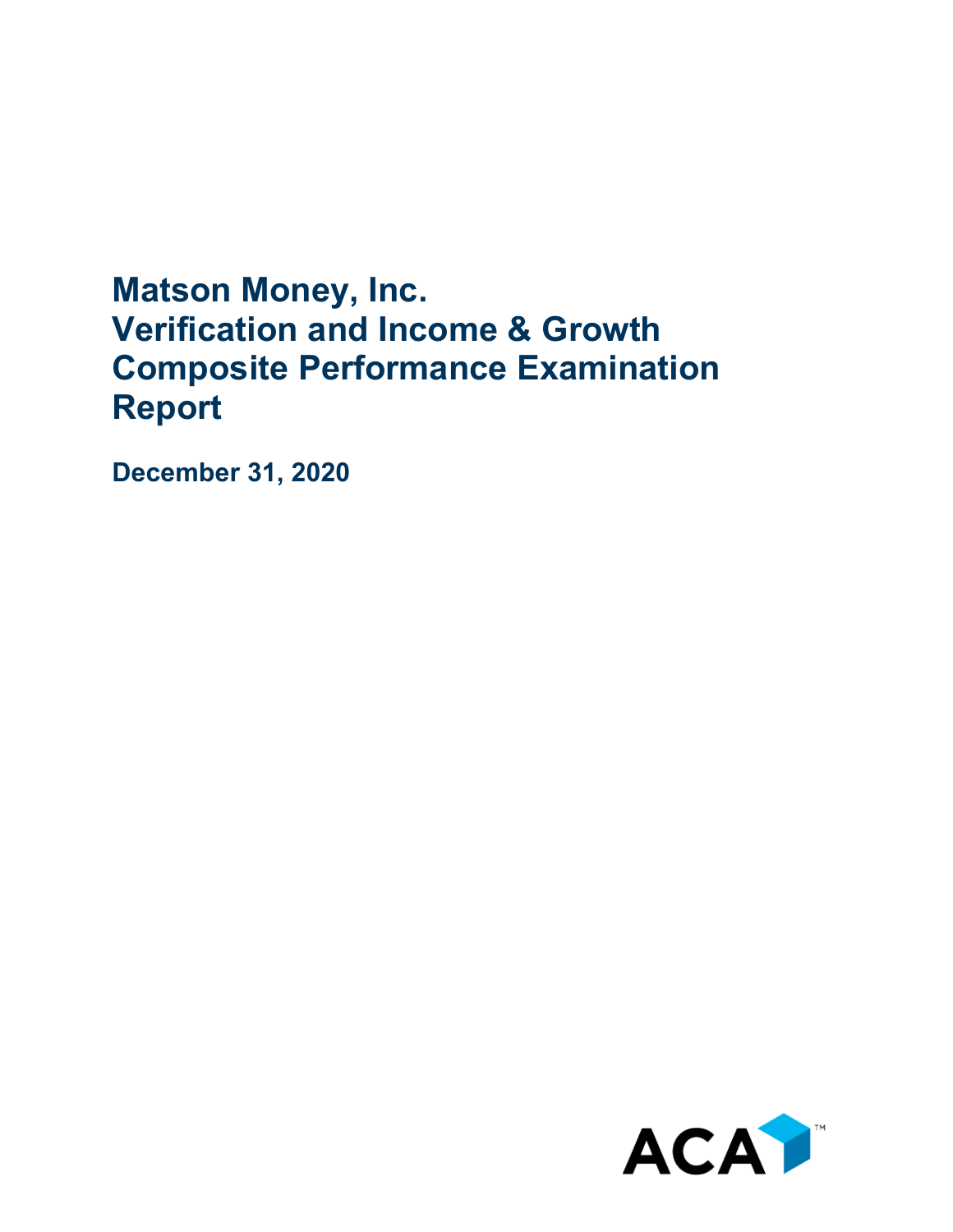

## **Verification and Performance Examination Report**

Board of Directors Matson Money, Inc.

We have verified whether Matson Money, Inc. (the "Firm") has, for the periods from January 1, 2017 through December 31, 2020, established policies and procedures for complying with the Global Investment Performance Standards (GIPS®) related to composite and pooled fund maintenance and the calculation, presentation, and distribution of performance that are designed in compliance with the GIPS standards, as well as whether these policies and procedures have been implemented on a firm-wide basis. GIPS® is a registered trademark of CFA Institute. CFA Institute does not endorse or promote this organization, nor does it warrant the accuracy or quality of the content contained herein. We have also examined the Firm's Income & Growth Composite for the periods from January 1, 2017 through December 31, 2020.

The Firm's management is responsible for its claim of compliance with the GIPS standards, the design and implementation of its policies and procedures, and for the accompanying Income & Growth Composite's GIPS composite report. Our responsibilities are to be independent from the Firm and to express an opinion based on our verification and performance examination. We conducted this verification and performance examination in accordance with the required verification and performance examination procedures of the GIPS standards, which includes testing performed on a sample basis. We also conducted such other procedures as we considered necessary in the circumstances.

In our opinion, for the periods from January 1, 2017 through December 31, 2020, the Firm's policies and procedures for complying with the GIPS standards related to composite and pooled fund maintenance, as well as the calculation, presentation, and distribution of performance, have been, in all material respects:

- Designed in compliance with the GIPS standards, and
- Implemented on a firm-wide basis.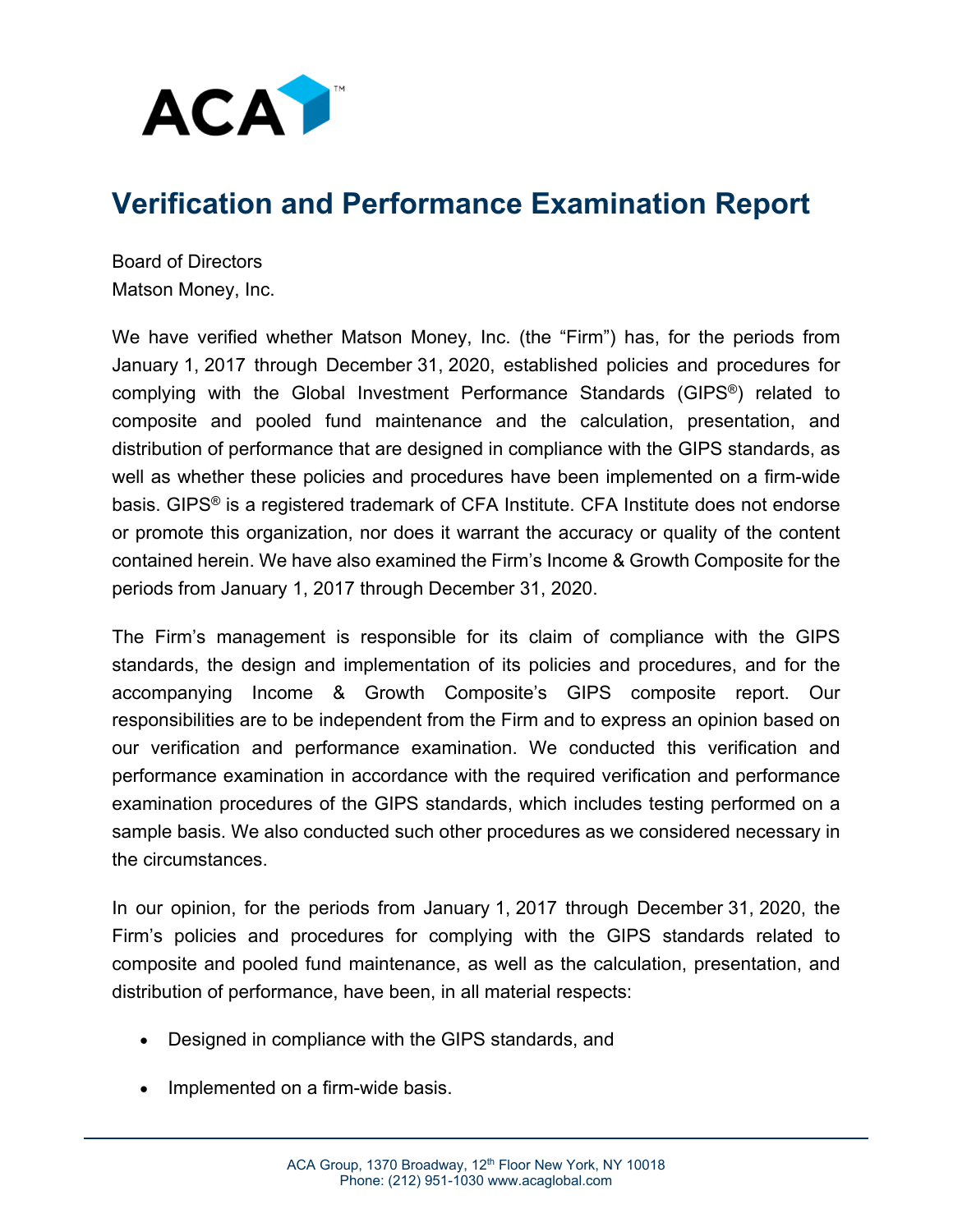

A verification covering the periods from January 1, 1999 through December 31, 2016 was performed by another verification firm, whose report expressed an unqualified opinion thereon.

Also, in our opinion, the Firm has, in all material respects:

- Constructed the Income & Growth Composite and calculated the Income & Growth Composite's performance for the periods from January 1, 2017 through December 31, 2020 in compliance with the GIPS standards; and
- Prepared and presented the accompanying Income & Growth Composite's GIPS composite report for the periods from January 1, 2017 through December 31, 2020 in compliance with the GIPS standards.

A performance examination of the Firm's Income & Growth Composite covering the periods from January 1, 1999 through December 31, 2016 was performed by another verification firm, whose report expressed an unqualified opinion thereon.

This report does not relate to or provide assurance on any specific performance report of the Firm other than the Firm's accompanying Income & Growth Composite's GIPS composite report, or on the operating effectiveness of the Firm's controls or policies and procedures for complying with the GIPS standards.

ACA Group

ACA Group, Performance Services Division

September 16, 2021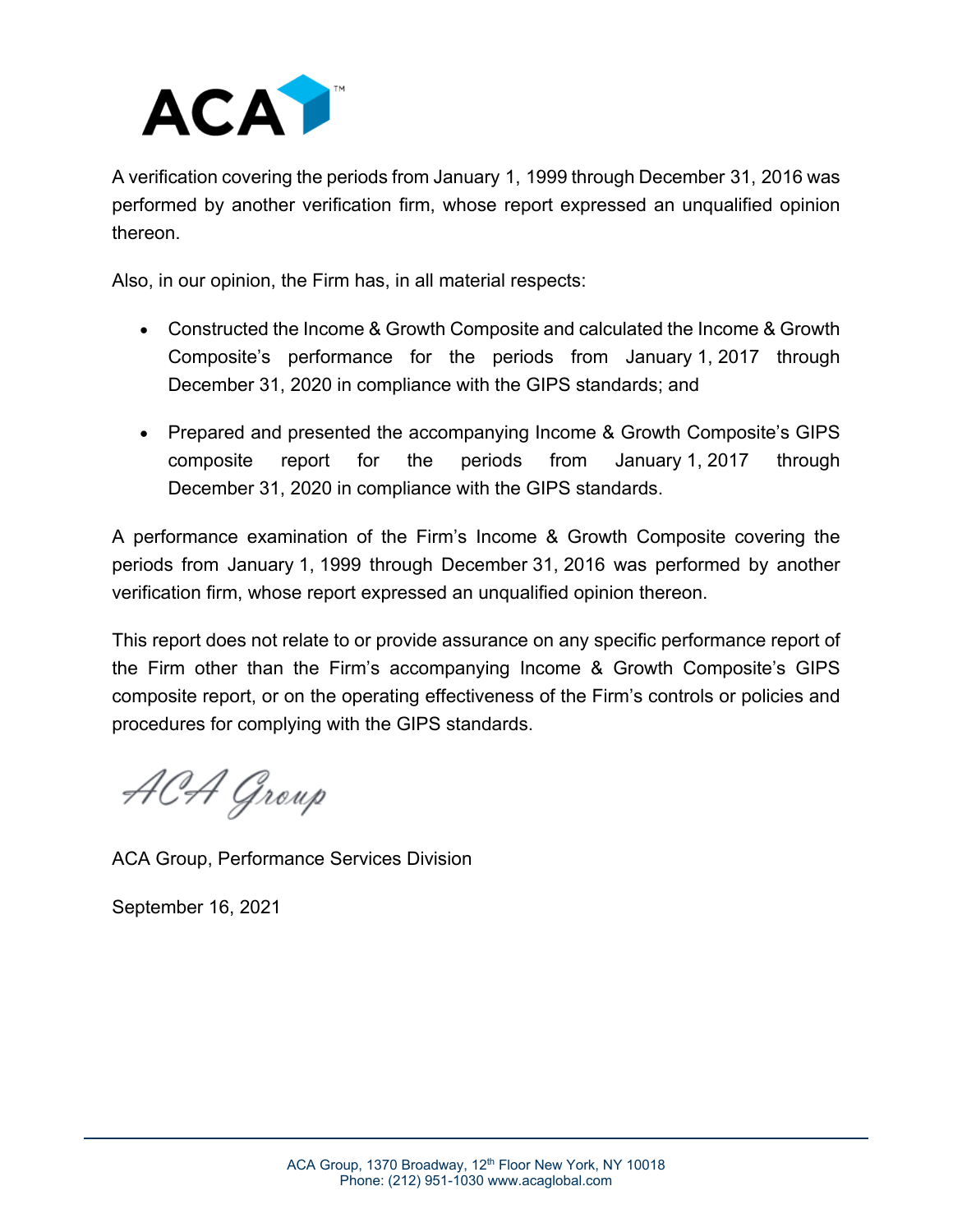## **Matson Money, Inc. INCOME & GROWTH COMPOSITE ANNUAL DISCLOSURE PRESENTATION**

|      | <b>Total Firm</b> | <b>Composite Assets</b> |                 |                     | <b>Annual Performance Results</b> |                     |          |                   |
|------|-------------------|-------------------------|-----------------|---------------------|-----------------------------------|---------------------|----------|-------------------|
| Year | <b>Assets</b>     | <b>USD</b>              |                 | Number of % of Non- |                                   | Composite Composite | Bench-   | Composite         |
| End  | (millions)        | (millions)              | <b>Accounts</b> | Fee-Paying          | Gross                             | <b>Net</b>          | Mark     | <b>Dispersion</b> |
| 2020 | \$8,384           | \$385                   | 3,156           | 3.14%               | 4.84%                             | 3.83%               | 8.76%    | 0.92%             |
| 2019 | \$8,799           | \$393                   | 3,459           | 2.57%               | 8.47%                             | 7.42%               | 11.35%   | 0.30%             |
| 2018 | \$8,066           | \$411                   | 3,737           | 2.71%               | $-3.03%$                          | $-3.99%$            | $-1.25%$ | 0.32%             |
| 2017 | \$8,657           | \$441                   | 3,927           | 2.13%               | 5.17%                             | 4.10%               | 6.54%    | 0.28%             |
| 2016 | \$7,061           | \$413                   | 3,879           | 2.29%               | 5.32%                             | 4.22%               | 4.08%    | 0.87%             |
| 2015 | \$6,169           | \$406                   | 3,925           | 2.25%               | $-0.78%$                          | $-1.82%$            | 0.78%    | 0.71%             |
| 2014 | \$5,953           | \$408                   | 3,811           | 2.55%               | 1.52%                             | 0.45%               | 3.64%    | 0.17%             |
| 2013 | \$5,020           | \$394                   | 3,404           | 2.45%               | 7.24%                             | 6.06%               | 6.48%    | 0.41%             |
| 2012 | \$3,599           | \$310                   | 2,851           | 1.67%               | 6.10%                             | 4.87%               | 6.69%    | 0.82%             |
| 2011 | \$3,026           | \$251                   | 2,349           | 1.14%               | 0.19%                             | $-1.01%$            | 3.12%    | 0.23%             |
| 2010 | \$2,904           | \$192                   | 1,720           | 1.35%               | 7.38%                             | 6.00%               | 8.00%    | 0.52%             |
| 2009 | \$2,407           | \$100                   | 937             | 1.07%               | 9.29%                             | 7.80%               | 10.59%   | 0.78%             |
| 2008 | \$1,922           | \$46                    | 479             | 0.42%               | $-7.78%$                          | $-9.33%$            | $-7.34%$ | 0.59%             |
| 2007 | \$2,579           | \$28                    | 297             | 0.02%               | 5.17%                             | 3.40%               | 6.76%    | 0.39%             |
| 2006 | \$2,180           | \$27                    | 283             | 0.28%               | 8.60%                             | 6.62%               | 7.94%    | 0.65%             |
| 2005 | \$1,504           | \$21                    | 253             | 0.31%               | 3.66%                             | 1.68%               | 3.19%    | 0.28%             |
| 2004 | \$1,043           | \$20                    | 217             | 0.45%               | 6.36%                             | 4.40%               | 5.91%    | 0.49%             |
| 2003 | \$709             | \$12                    | 147             | $0.00\%$            | 11.84%                            | 9.85%               | 11.44%   | 1.06%             |
| 2002 | \$475             | \$10                    | 104             | $0.00\%$            | 1.79%                             | 0.04%               | 1.47%    | 0.77%             |
| 2001 | \$482             | \$5                     | 56              | $0.00\%$            | 3.57%                             | 1.79%               | 3.60%    | 0.26%             |
| 2000 | \$432             | \$5                     | 53              | 0.02%               | 4.72%                             | 2.93%               | 4.61%    | 0.65%             |
| 1999 | \$403             | \$7                     | 64              | 0.39%               | 7.19%                             | 5.83%               | 6.40%    | 0.71%             |
| 1998 | \$332             | \$6                     | 36              | $0.00\%$            | 7.85%                             | 6.30%               | 11.50%   | 1.51%             |
| 1997 | \$315             | \$12                    | 22              | $0.00\%$            | 8.95%                             | 7.42%               | 10.98%   | 0.73%             |

**Income & Growth Composite** contains all discretionary Income and Growth accounts that invest primarily in fixed income, are low risk, and have a time horizon of three years or less. Composite does not include pooled fund accounts. For comparison purposes the composite is measured against a blend of the following indices; 65% BarclaysIntermediate Government Credit Bond Index (1-10 year), 10% One Month T-Bills, 12.5% Standard & Poor's 500 Index, 5% Russell 2000 Index, 7.5% MSCI EAFE Index (netdiv), calculated monthly, prior to 2009 the benchmark was calculated quarterly. Prior to June 30, 1996, the composite was measured against a different blend of indices, which was changed to more accurately represent the composite strategy. Additional information regarding the previous blended benchmark is available upon request. Beginning January 1, 1999, the minimum account size for this composite is \$1000. Prior to 1999, the number of accounts included in the composite is reported as the number of client relationships. A client relationship may be comprised of multiple portfolios. From 1999 forward, the number of accounts reflects the total number of separateportfolios.

Matson Money, Inc. ("Matson") is an independent SEC registered investment adviser. Matson Money is comprised of a bundled company retirement account platform and a standard fee only money management platform. A list of composite descriptions is available upon request.

Matson Money, Inc. claims compliance with the Global Investment Performance Standards (GIPS®) and has prepared and presented this report in compliance with the GIPS standards. The firm was been independently verified for the periods October 1, 1991 through June 30, 1996 by Berge & Company CPAs. Matson Money, Inc. has been independently verified by ACA Group, Performance Services Division ("ACA") from January 1, 2017 through December 31, 2020 and by Ashland Partners & Company, LLP ("Ashland") for the periodsfrom January 1, 1999 through December 31, 2016. (ACA acquired Ashland's GIPS verification and performance practice effective June 2017.)